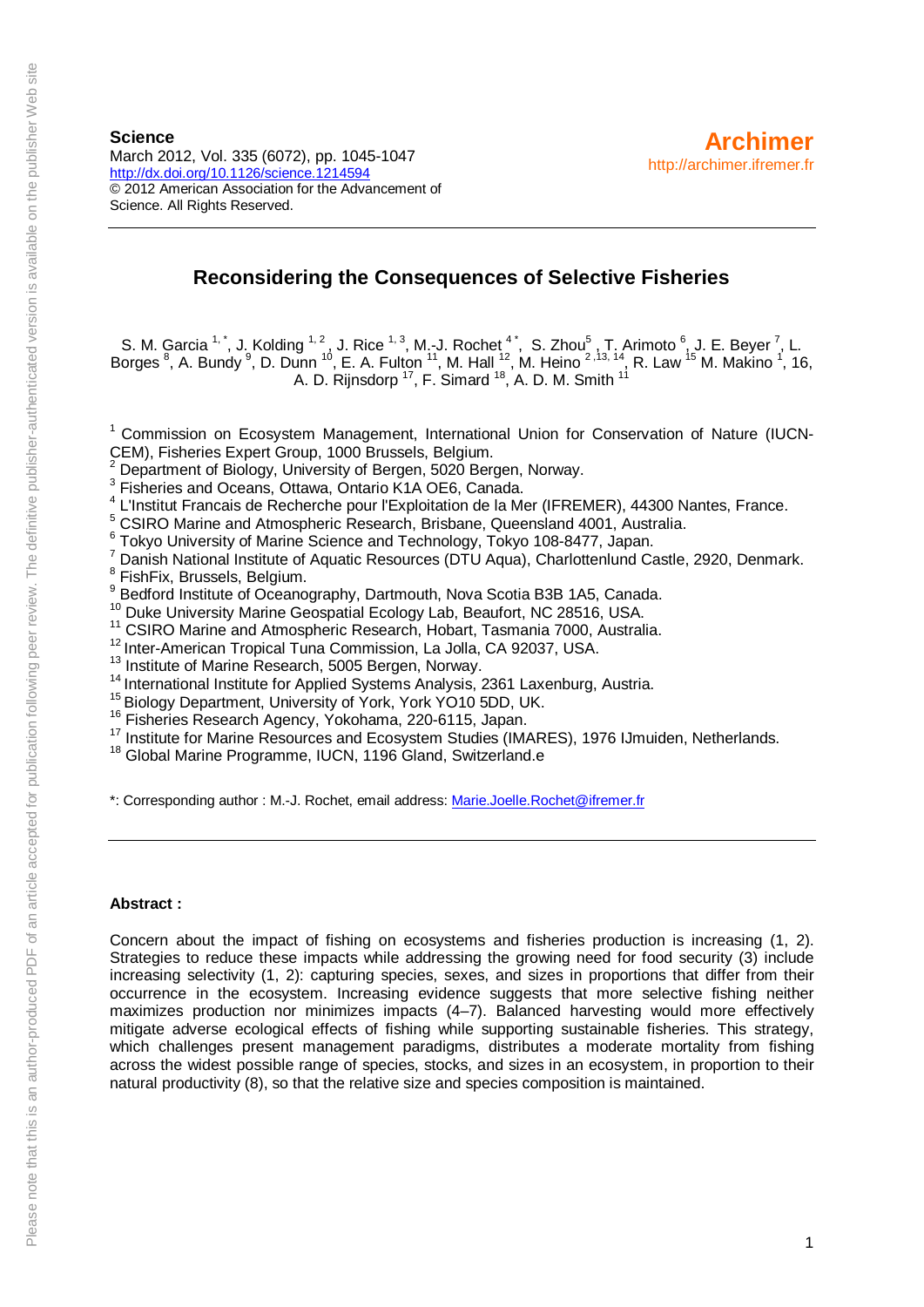## **1. Selectivity: Rationale, Undesirable Effects**

Fishers select species and sizes for various practical, economic, and regulatory reasons. The idea of increasing sizeselectivity to increase yields is centuries old (*9*). The concept of growth overfishing (loss of yield when small fish are caught) has been a cornerstone of modern fisheries management since the 1950s (*10*). Avoiding juveniles has been justified to let fish reproduce at least once before they are harvested (*11*). Protecting rare and charismatic species has also gained currency (*12*). New guidelines from the United Nations Food and Agriculture Organization (FAO) reiterate the objective of "minimizing the capture and mortality of species and sizes which are not going to be used", i.e., bycatch (*13*). Fisheries worldwide have used species and size limits (*9*, *14*), gear technology (*5*, *15*), and spatial and temporal fishing restrictions (*16*) to reduce fishing impacts while pursuing human benefits.

But selective removals will inevitably alter the composition of a population or community and, consequently, ecosystem structure and biodiversity. Old individuals contribute the most to reproduction (*17*). Even moderate fishing reduces the proportion of large and old fish in a population. Selectively fishing large individuals amplifies this effect, and although it does not provide the expected yield benefits (*9*), it results in ecological and evolutionary side effects. Removal of older age classes can increase fluctuations in population abundance (*18*), which, in turn, increase the risks associated with low abundance. Increased and selective fishing has been predicted to drive stocks toward earlier maturation and smaller adult body size (*19*). Such changes appear common (*20*), although their environmental and genetic causes are not fully disentangled (*21*).

Community effects of heavy, selective exploitation include alteration of trophic structure on the Eastern Scotian Shelf (*6*), and a shift from large- to smaller-sized species and individuals in the North Sea (*22*) (fig. S1). By contrast, in several African small-scale inland fisheries, the fish size spectrum (*23*) has been maintained under intense and diverse fishing activities that cause high mortality with low selectivity (*5*, *24*) (fig. S1).

Results from models suggest that moderating fishing mortality across a wide range of species and sizes maximizes overall catch summed across species while better conserving biodiversity. Multispecies fishery models show that increased mesh sizes may reduce total yield, owing to increased predation by large fish (*25*), and that targeting a limited range of species or sizes will not maximize diversity at most fishing mortalities (*26*). In size-based models, depletion of particular sizes by fishing affects smaller-size groups, because their predation mortality is reduced, and larger-size groups by both reduced food for predators of the harvested sizes and faster growth rates of the survivors of the selective fishing. This causes destabilizing fluctuations in biomass that are wider when the size range fished is narrower and/or the sizes fished are large (*27*). When models allow for some diversity in properties other than size within size classes, fluctuations persist but are dampened (*28*).

Synthesizing across ecosystem models from 30 systems (see SOM for details) suggests that the biodiversity benefits from selective fishing occur only at fishing mortalities so low that yield is not economically sustainable (see the graph) (fig. S2). With fishing spread over more groups and sizes, yields are higher and impacts of fishing—such as population extirpations (local extinctions) and biomass depletion—are lower across a broad range of fishing mortalities.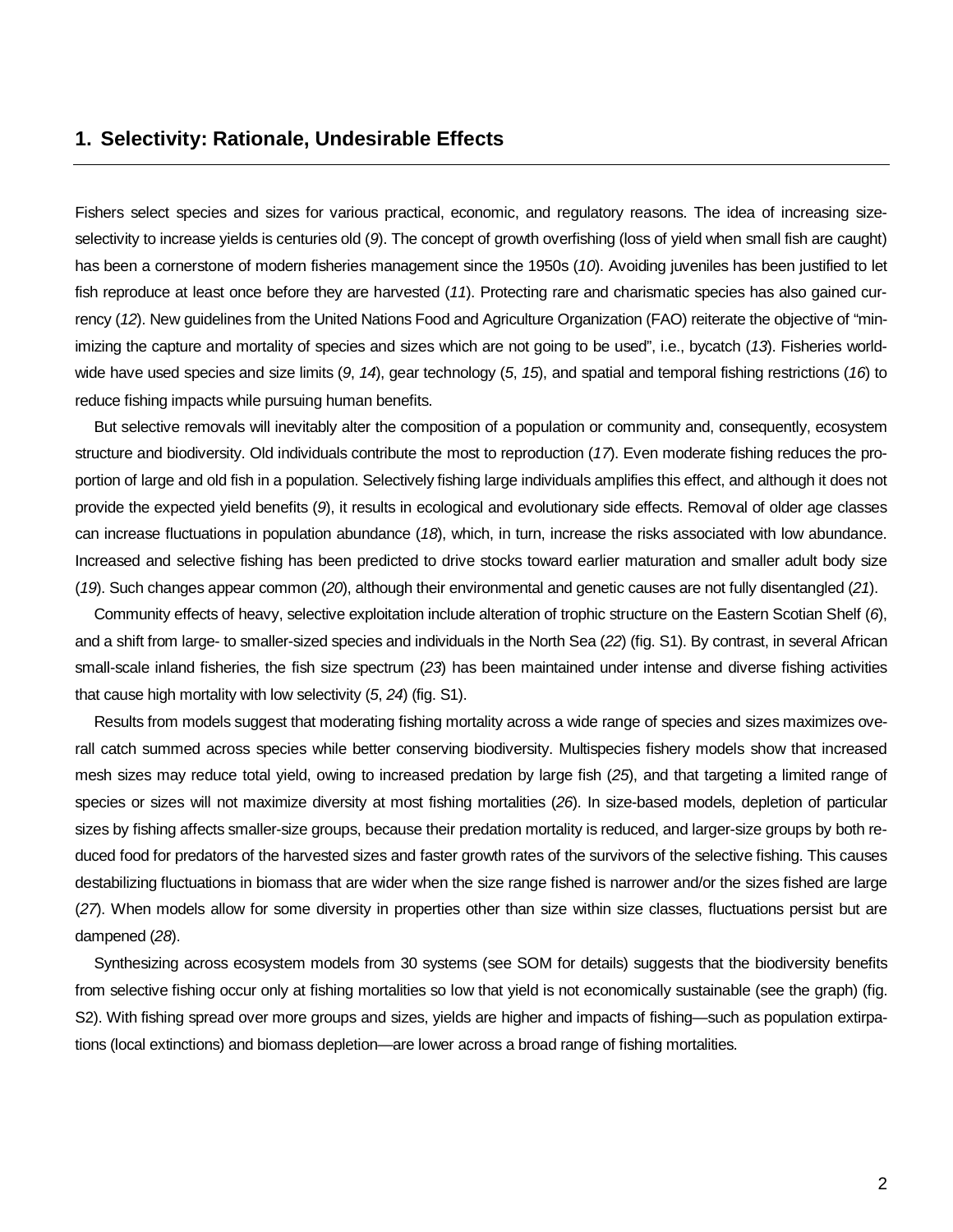# **2. Toward Balanced Harvesting**

The conventional "increased selectivity" paradigm may be inconsistent with objectives of an approach that considers all ecosystem consequences while managing fisheries. Balanced harvest is selective, but it broadens the selectivity perspective from scales of fishing operations and stocks to the integrated scale of ecosystem productivity and impacts.

Conventionally selective removal of parts of the ecosystem leads to unintended consequences that are inconsistent with a range of international conventions and agreements, including the international commitment to rebuild world fish stocks to their Maximum Sustainable Yield (MSY) (*29*, *30*). It is increasingly recognized that all stocks within an ecosystem cannot be rebuilt to biomasses consistent with their single-species MSY levels (*31*). If the focus is on how much to fish as calculated from reducing fishing mortality (*1*, *2*), MSY's dependence on what type of fishing is done—size-selectivity within stocks and species-selectivity at the community level (*32*)—is overlooked. Balanced harvesting requires adjusting selectivity regulations to balance the impact of all fisheries in an area with the relative productivities of the species and sizes of fish in the ecosystem; MSYs are subject to that constraint.

Regulations in many jurisdictions promote selectivity as an intended outcome, e.g., by using mesh size limits. Our results suggest that such regulations often will be inconsistent with goals to maintain biodiversity as well as fish yield. Implementing balanced harvesting requires coordinated management across multiple fisheries with consideration of ecosystem structure, consequences of current fishing selectivity, and implications for future yields. This involves quantifying patterns of fishing activities and ecological consequences aggregated at the fish-community and ecosystem levels.

We propose that fisheries management should address community properties such as the size-spectrum slope, for which acceptable levels would be agreed (*33*, *34*). Ecosystem modeling could help in determining appropriate patterns of fishing mortality and selectivity, and constraints on removals (including discards), not just landings. Perhaps the greatest changes required for a balanced harvesting approach concern bycatch and markets. As each ecosystem component is to be caught in appropriate amounts, bycatch ceases to be an operational nuisance to be minimized, and becomes part of the management strategy. Markets and the processing sector will need incentives to accommodate a wider range of catch components, including many not currently utilized in Western countries but commonly used in multispecies, multigear fisheries (*6*, *35*) in the Mediterranean, Asia, and the southern hemisphere: for example, (i) enhancing industrial processing for animal feed or human consumption (*36*), (ii) status change from bycatch to target (*14*), and (iii) consuming less-utilized fish species (*37*).

Issues regarding the potential benefits and implementation of balanced harvesting remain. However, consideration of food security and minimizing ecosystem impacts suggest that the time has come to take action.

## **3. References and Notes**

- 1.E. K. Pikitch *et al*., *Science* **305**, 346 (2004).
- 2.B. Worm *et al*., *Science* **325**, 578 (2009).
- 3.S. M. Garcia, A. A. Rosenberg, *Philos. Trans. R. Soc. London B Biol. Sci.* **365**, 2869 (2010).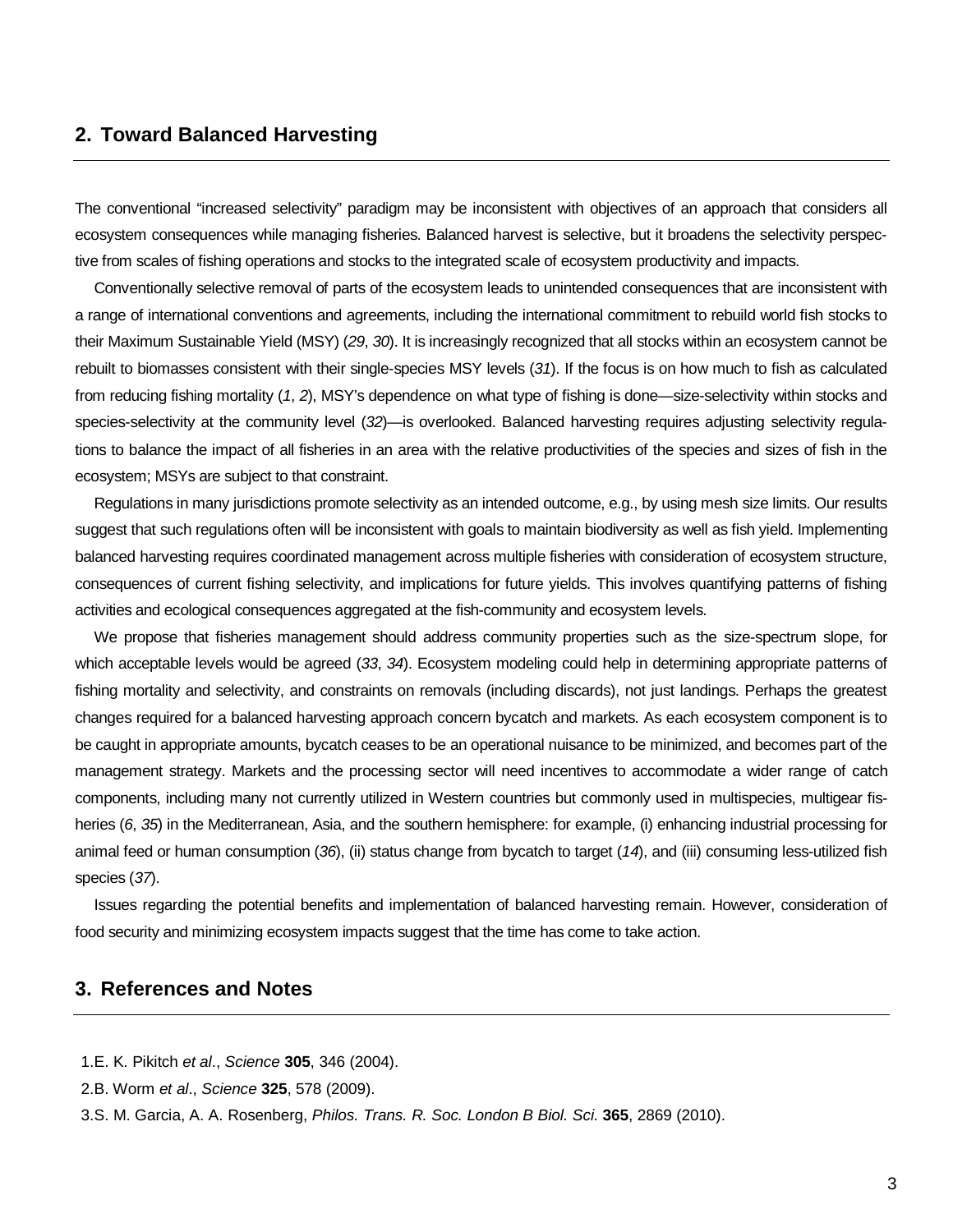- 4.S. M. Garcia *et al*., Selective fishing and balanced harvest in relation to fisheries and ecosystem sustainability: Report of a scientific workshop in Nagoya, Japan, 14 to 16 October 2010 (IUCN and European Bureau for Conservation and Development, , Gland, Switzerland, and Brussels, 2011); [http://data.iucn.org/dbtw-wpd/edocs/2011-](http://data.iucn.org/dbtw-wpd/edocs/2011-001.pdf) [001.pdf.](http://data.iucn.org/dbtw-wpd/edocs/2011-001.pdf)
- 5.O. A. Misund, J. Kolding, P. Fréon, in *Handbook of Fish Biology and Fisheries*, vol. 2, *Fisheries* P. J. B. Hart, J. D. Reynolds, Eds. (Blackwell, Malden, MA, 2002), pp. 13–36.
- 6.A. Bundy, P. Fanning, K. C. T. Zwanenburg, *ICES J. Mar. Sci.* **62**, 503 (2005).
- 7.S. Zhou *et al*., *Proc. Natl. Acad. Sci. U.S.A.* **107**, 9485 (2010).
- 8.Biological productivity is the amount of new organic matter produced per biomass unit during a given period of time.
- 9.R. G. Halliday, A. T. Pinhorn, *Fish. Res.* **57**, 211 (2002).
- 10.R. J. H. Beverton, S. J. Holt, On the dynamics of exploited fish populations, Fishery Investigations, Series 2 (Her Majesty's Stationery Office, London, 1957).
- 11.M. P. Sissenwine, J. G. Shepherd, *Can. J. Fish. Aquat. Sci.* **44**, 913 (1987).
- 12.R. L. Lewison, L. B. Crowder, A. J. Read, S. A. Freeman, *Trends Ecol. Evol.* **19**, 598 (2004).
- 13.FAO, Report of the technical consultation to develop in-ternational guidelines on bycatch management and reduction of discards, Rome, 6 to 10 December 2010 (FAO Fisheries and Aquaculture Report No. 957, FAO, Rome, 2011).
- 14.S. J. Hall, B. M. Mainprize, *Fish Fish.* **6**, 134 (2005).
- 15.S. J. Kennelly, M. K. Broadhurst, *Fish Fish.* **3**, 340 (2002).
- 16.D. C. Dunn, A. M. Boustany, P. N. Halpin, *Fish Fish.* **12**, 110 (2011).
- 17.C. Birkeland, P. K. Dayton, *Trends Ecol. Evol.* **20**, 356 (2005).
- 18.C. N. Anderson *et al*., *Nature* **452**, 835 (2008).
- 19.R. Law, *ICES J. Mar. Sci.* **57**, 659 (2000).
- 20.C. Jørgensen *et al*., *Science* **318**, 1247 (2007).
- 21.A. Kuparinen, J. Merilä, *Trends Ecol. Evol.* **22**, 652 (2007).
- 22. N. Daan, H. Gislason, J. G. Pope, J. Rice, *ICES J. Mar. Sci.* **62**, 177 (2005).
- 23.The size spectrum is the relative proportion of biomass per size-class in the fish community (see fig. S1). Increased spectrum slope reflects relative increase in biomass in smaller-size classes compared with larger classes.
- 24.E. Jul-Larsen, J. Kolding, J. R. Nielsen, R. Overa, P. A. M. van Zwieten, Management, co-management or no management? Major dilemmas in southern African freshwater fisheries (Tech. Rep. 426/1–2, FAO, Rome, 2003).
- 25.J. G. Pope, *ICES Mar. Sci. Symp.* **193**, 22 (1991).
- 26.M.-J. Rochet, J. S. Collie, S. Jennings, S. J. Hall, *Can. J. Fish. Aquat. Sci.* **68**, 469 (2011).
- 27.M.-J. Rochet, E. Benoît, *Proc. Biol. Sci.* **279**, 284 (2012).
- 28.K. H. Andersen, M. Pedersen, *Proc. Biol. Sci.* **277**, 795 (2010).
- 29.United Nations, Report of the World Summit on Sustainable Development, Johannesburg, South Africa, 26 August
	- to 4 September 2002 (Tech. Report No.A/CONF.199/20\*, United Nations, New York, 2002).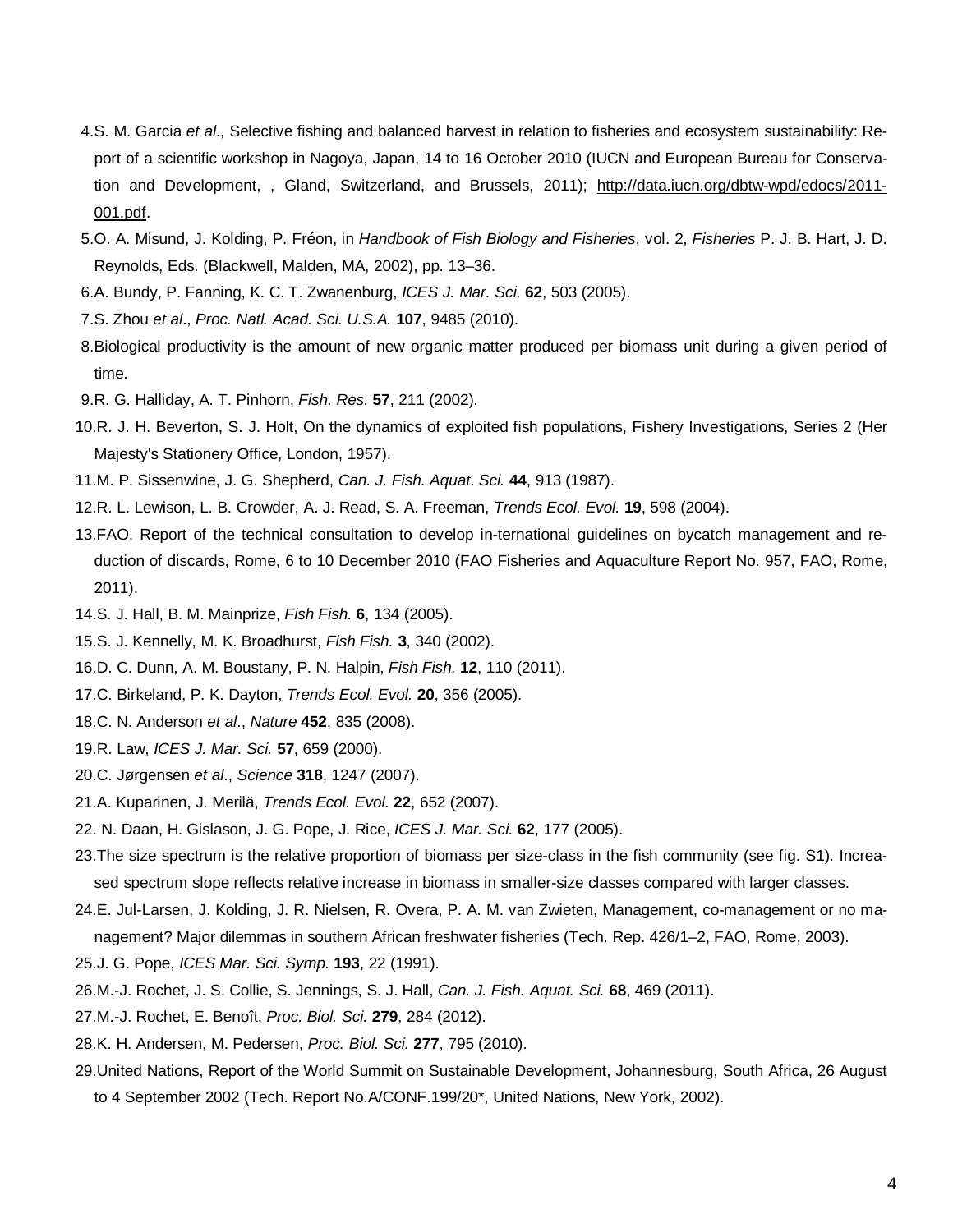- 30.MSY calculations assume that by applying a constant fishing mortality with a given selectivity (externally determined by fisheries), a constant yield can be taken from a stock over an indefinite period. There is one given fishing mortality rate that maximizes this yield, providing MSY.
- 31.M. N. Maunder, *Fish Fish.* **3**, 251 (2002).
- 32.J. Link *et al*., *Fish Fish.* **12**, 152 (2011).
- 33.Ecosystem level constraints on target species catch limits have been agreed, e.g., in the Antarctic ecosystem (*34*).
- 34.A. J. Constable *et al*., *ICES J. Mar. Sci.* **57**, 778 (2000).
- 35.B. Gobert, *Fish. Res.* **19**, 87 (1994).
- 36.I. Clucas, A study of the options for utilization of bycatch and discards from marine capture fisheries (FAO Fish. Circ., FAO, Rome, 1997).
- 37.Sainsbury's launches 'Switch the Fish' campaign, [www.fishnewseu.com/latest-news/uk/5973-sainburys-launches](http://www.fishnewseu.com/latest-news/uk/5973-sainburys-launches-switch-thefish-campaign.html)[switch-thefish-campaign.html.](http://www.fishnewseu.com/latest-news/uk/5973-sainburys-launches-switch-thefish-campaign.html)
- 38.This work results from a workshop sponsored by the International Union for the Conservation of Nature, the Convention on Biological Diversity, the Census of Marine Life, the Ministries of Fisheries and Coastal Affairs and of Foreign Affairs of Norway, the Global Guardian Trust of Japan, the Ocean Alliance of the University of Tokyo, the Japan National Association for the Conservation of Fishing Ground, the Japan Fisheries Association, and the Technical University of Denmark. M.-J.R. received support from The Pew Charitable Trusts. The opinions expressed are those of the authors and do not necessarily reflect the views of the supporting organizations.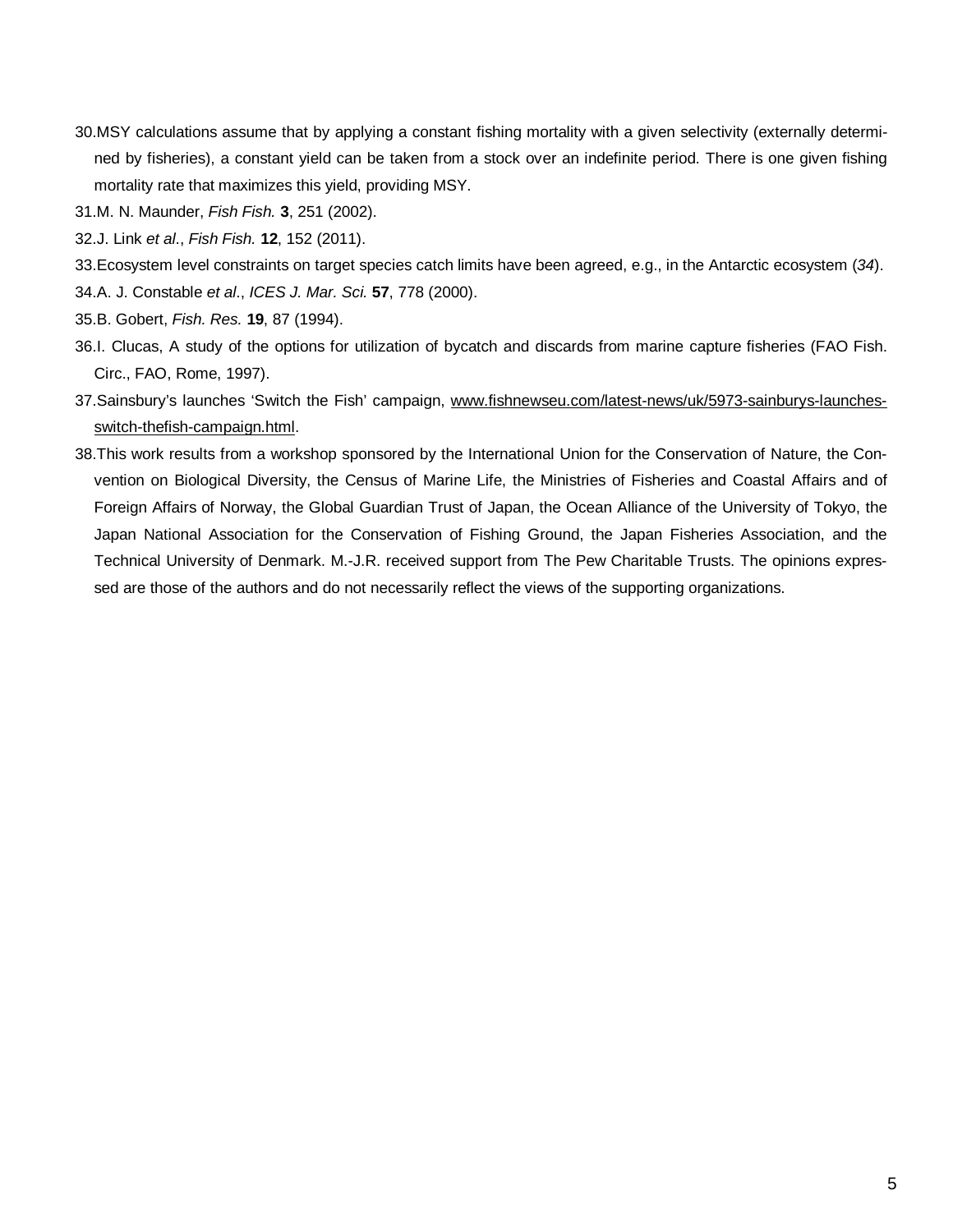# **Figures**



**Fig. 1. Effects of conventionally selective (red), unselective (blue), and balanced (dark blue) fishing.** Total catch weight (as a percentage of the maximum total yield for a system across all fishing scenarios) is plotted against system-level exploitation rate (roughly total catch as a proportion of total available biomass) across both conventionally selective and unselective fishing strategies. Unselective fishing harvests all exploitable nonmicrofauna and nonlarval ecosystem components. Balanced fishing mortality rates are set in proportion to productivity per biomass unit for each group. For each fishing type (conventionally selective or unselective), the solid line is the average across 36 ecosystem models, and the lower and upper bounds of the shaded areas represent the 5th and 95th percentiles across models. Dark blue shaded areas encompass >90% of the balanced harvest scenarios across the models. See SOM for details. The selective fishing results were part of supplementary fig. S1 in (*2*).

# **Supporting Online Material**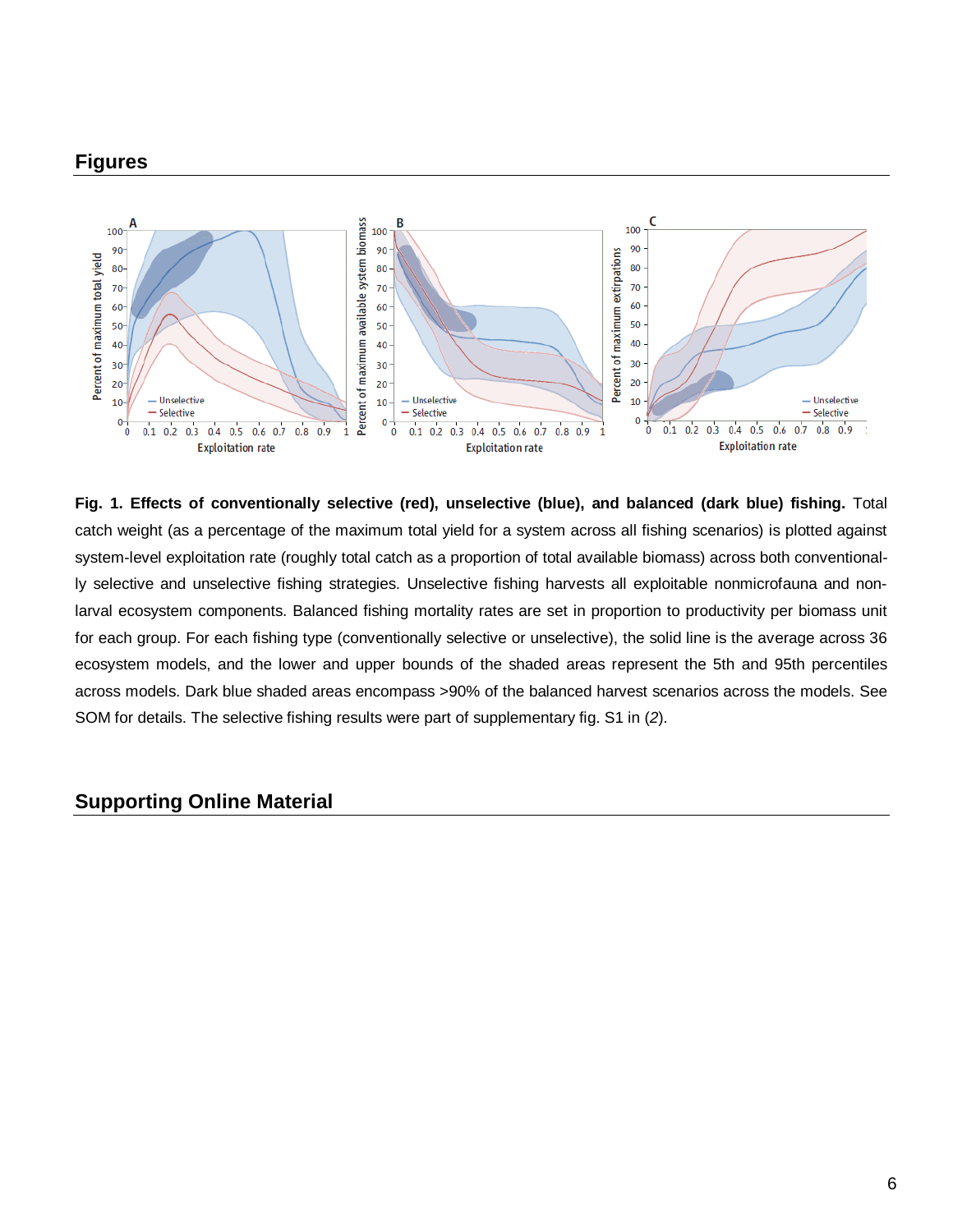## **Materials and Methods for Figure 1**

#### **Ecosystem models**

We compiled 36 published ecosystem models from 30 systems (Table S1). These models were either ECOPATH with ECOSIM (EwE) (*38*, *39*) or ATLANTIS (*40*) models. They were selected because they spanned systems with differing levels of productivity, degrees of environmental forcing (e.g., by upwellings), temperature profiles (primarily temperate and tropical), and levels of exploitation. In addition, the models were all publicly available, have been properly documented, have had their quality controlled, and have produced nonoscillatory results. [An additional model for Prince William Sound, Alaska (*41*), failed this last criterion and has not been included in this analysis.] For some models, multiple parameterizations existed; these models are marked with a "\*" in Table S1. It was computationally impracticable to carry all parameterizations of every model through the whole analysis (as in some cases there were hundreds of parameterizations), so it was decided to use a subset of parameterizations. To select this subset, the parameterizations for each model were first scored (out of 5) against two criteria:

- (i) simultaneous goodness of fit to multiple time series (a 5 was given if a parameterization provided a tight fit to multiple time series and spanned multiple functional groups or species, with lower scores given for less comprehensive fits or if fits were only achieved for a minority of groups in the model);
- (ii) level of documentation within the model database on the source of the parameters and what motivated the alternative parameterization [a 5 was given if the parameterization was drawn from an alternative or extended data set for that system; a 3 if the parameterization was to cover uncertainty in a single data set (i.e., one parameterization covering upper bounds and another lower); and a 1 if it was purely hypothetical. A zero was given for no documentation].

Then, each parameterization was checked to see whether 100+ year runs (with no fishing, historical levels of fishing, and  $10\times$ ,  $100\times$ , and  $1000\times$  historical levels of fishing mortality) did not exhibit oscillations independent of any environmental forcing. Any parameterizations showing any numerical instability that was due to parameterization rather than external forcing was removed from the set to consider.

Finally, the four parameterizations for each model with the highest rank (i.e. closest to a total score of 10) that were also numerically stable were carried through the rest of the analysis. For those models where four or less alternative numerically stable parameter sets existed, all parameterization were run through the analysis detailed below. Note that, after the subsets were selected, the original authors of the models (marked with "#" in Table S1) were contacted regarding which parameterizations they felt best represented their system and its function. In each case, the subset nominated by the original model developers and the subsets selected via the scoring method matched—which was taken as evidence that the selection method was robust. A full list of the scoring (a table would stretch for hundreds of pages) is available on request from the authors (Elizabeth Fulton, beth.fulton@csiro.au).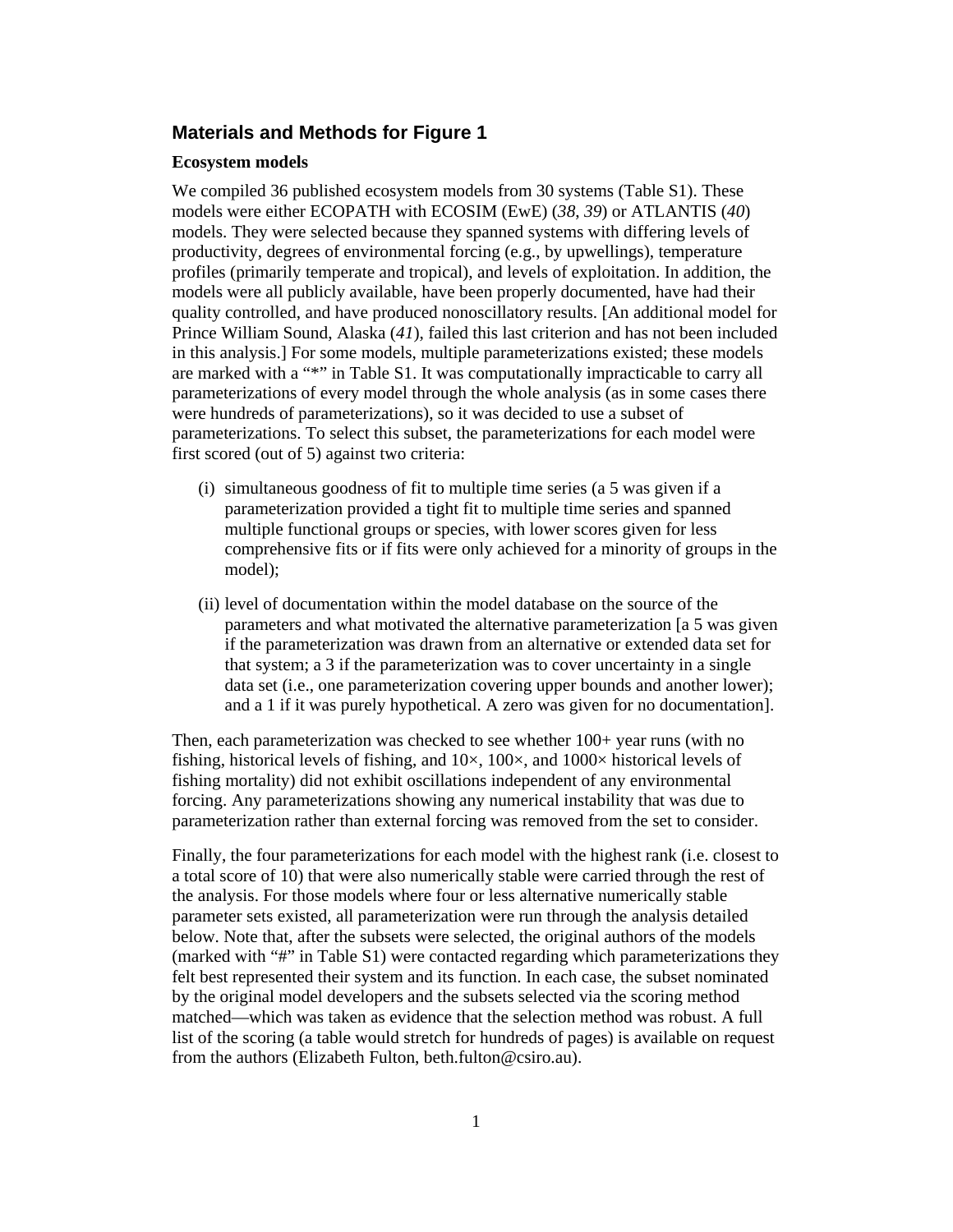#### *Note on fishing mortality*

Two types of measures of fishing mortality are used in the ecosystem modelling: fishing mortality and average exploitation rate. Instantaneous fishing mortality *F* was applied to each species at the native time step of the model (from 12 hours in Atlantis to 1 month in EwE). For the purposes of Fig 1, we used the exploitation rate at the system level calculated as:

$$
U = \frac{\sum_i Y_i}{\sum_i \beta_i}
$$

where  $Y_i$  is the average annual yield from species *i* (averaged over the final 5 years of the simulation) and  $\beta_i$  is the average (over the final 5 years of the simulation) of the standing biomass in the year plus any production in that year (i.e., due to individual growth plus recruitment). This summation of standing biomass plus production was taken as the annual estimate of total available biomass for the species (given that short-lived species can produce more than their standing biomass in a single year).

Alternative measures of system-level fishing pressure were found unsuitable for a variety of reasons, mostly to do with interpretability or translation into an index that could be feasibly calculated in reality (i.e., outside the models). For example, there is no straightforward equivalent to individual fishing mortality at a system level, and simply using an average (or median) value across species is also problematic because of the issue of how to weight the species included in the composite measure; at one extreme, a simple average increases the weight of species with little biomass to contribute; at the other extreme, if a weighted average was used, then effectively the most biomass-abundant groups dominate the signals.

#### *Analysis steps*

For each ecosystem model, we first identified fished groups. For the "conventionally selective fishing" case, this list consisted of all groups historically fished (including whaling, sealing, etc.) in a system—in the majority of cases, given the trophic resolution of the models, this meant simply using the list of groups with nonzero fishing mortalities. Where there were groups (particularly higher trophic levels) that may have been exploited in the past but weren't any longer (e.g., cetaceans and pinnipeds), first, the model documentation was checked (as this often stated whether a group was recovering from a depleted state); then, historical records were checked with the International Whaling Commission (IWC) report series (available from http://iwcoffice.org/); and where necessary, the original model authors were contacted for final confirmation of fishing history for the different model groups. For those models including age structure, only larger size classes (i.e., the marketable size and age classes observed in reality) were identified as "fishable" (i.e., would have fishing mortalities applied in the analysis steps detailed below). For lightly fished systems, where few groups had been fished historically, the list of groups and age classes that could be fished was expanded beyond what had been seen historically to include groups (and sizes) fished in heavily exploited systems of a similar type.

For the "unselective fishing," all nonmicrofauna that have been exploited somewhere in the world were included (e.g., jellyfish, macroalgae, and small-bodied pelagic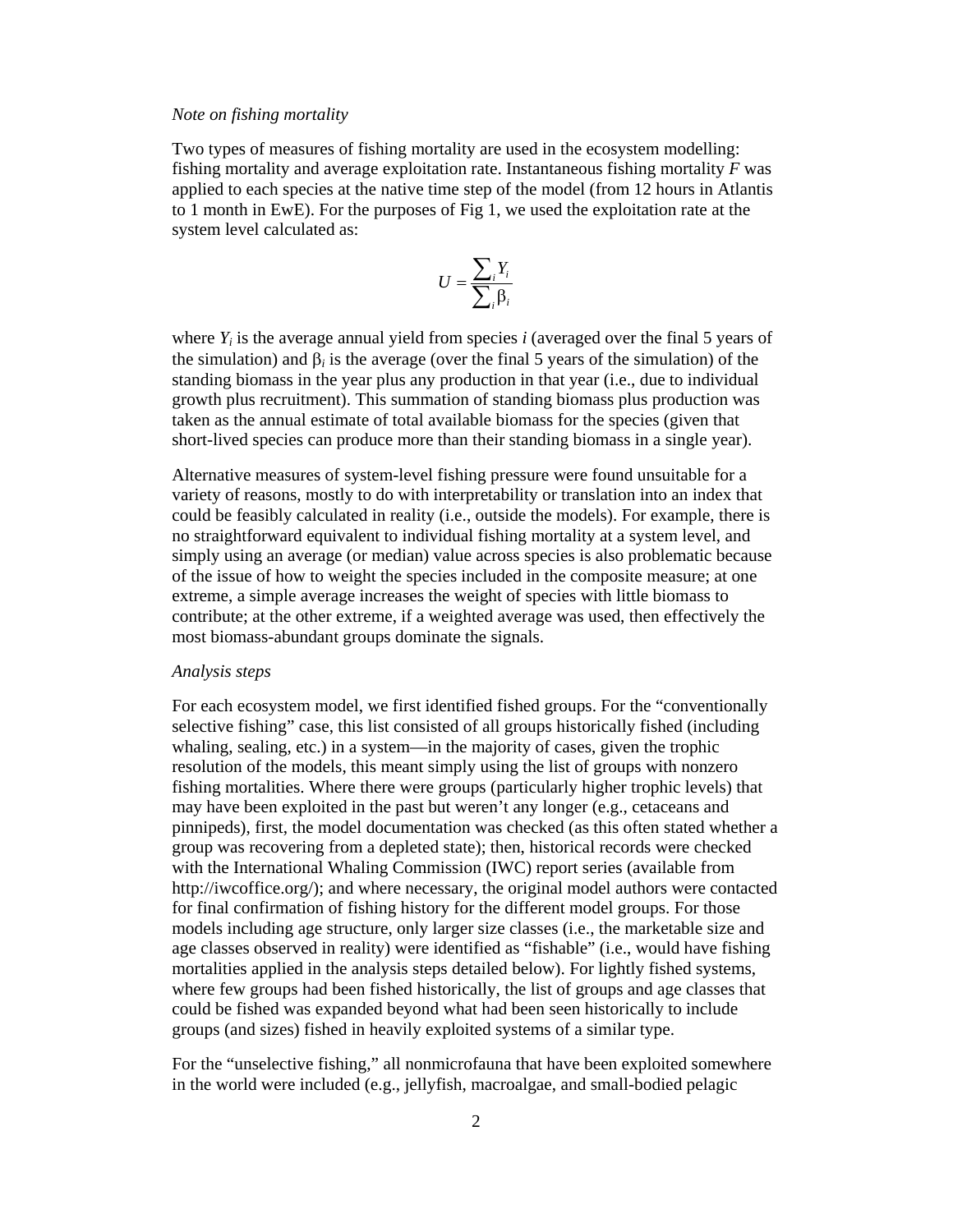invertebrate groups such as krill), as well as a broader set of size and age classes. That is, all post establishment size and age classes were marked as fishable, but any larval age classes listed in the EwE models and the very smallest age classes in Atlantis, which represent tiny settlers, were not identified as fishable unless fish of that size for that species or functional group had been recorded as fished somewhere in the world. Hence, the "unselective fishing" includes a wider range of species and size groups than the "selective fishing."

With the list of "fishable" groups identified for the selective and unselective fishing cases, the following steps were then carried out for each parameterization used for each ecosystem. Note that, although the analyses were done at one time, a nonnormalized form of the selective fishing scenario results have been presented previously in (figure S1of (*2*). Also, for the remainder of this description, please treat the word ecosystem as meaning a specific parameterization of an ecosystem model. Hence, in the production of the final Fig. 1, averaging, etc., was done treating each parameterization as an individual case. Although this handling does mean that some systems were represented up to four times and that those replicates did not have independent model structures, the different parameterizations lead to as much variance across outcomes for a single system as that seen between systems. Consequently, more complicated statistical handling was not undertaken, as the replicates did not introduce significant bias in the form of the overall outcomes (i.e., the normalized results for a single system did not all clump high or low compared with other ecosystems).

1) For each fished group in the model, we incrementally increased and decreased the fishing mortality rate  $F_i$  (by 0.01, with  $F_{min} = 0$  and  $F_{max} =$  the *F* that causes the biomass of the group to decline to zero), while holding *F* constant for all other groups in the model, but allowing for full dynamic responses due to trophic interactions and direct fisheries extractions. This step produced an estimate of the fishing mortality that produced maximum sustainable yield  $F_{\text{MSY},i}$  for each fished group.

2) To allow for easy exploration of a wide range of fishing mortalities, the *F* for the fished groups in the model was set to  $k \times F_{\text{MSY},i}$  from step 1 (where *k* is a simple fishing mortality multiplier). Long-term runs (200–1000 years) were then run with *k* increasing incrementally from  $k = 0$  (i.e., no fishing) to  $k = 20$  (which was sufficient to cause all groups to drop to extinction in the selective fishing case; in the case of the unselective fishing, it was necessary to take this to  $k = 100$  to reach the point where system-level annual removals reached 100% in all systems). For EwE, 1000 years was selected because these models are effectively equilibrium models, and the simulations had returned to a stable state (flat biomass trajectories through time) by 1000 years. Atlantis is not an equilibrium model and so never settles to one value—environmental variation from climate drivers interacting with ecological interactions means that there is always year-to-year variation, but under constant drivers (or repeating time series drawn from historical oceanographic observations), the biomass trajectories of the groups in the model do settle to vary within a band of values (with the very occasional rare event falling outside the band because of biophysical interactions); these bands are obvious if plotted as a time series or if maximum and minimum values are tracked over 5- to 10-year intervals through the course of a run. Initial investigatory runs showed that Atlantis runs settled into a band of values representative of their 1000 year state by 200 years. Consequently, given that Atlantis takes many days to run for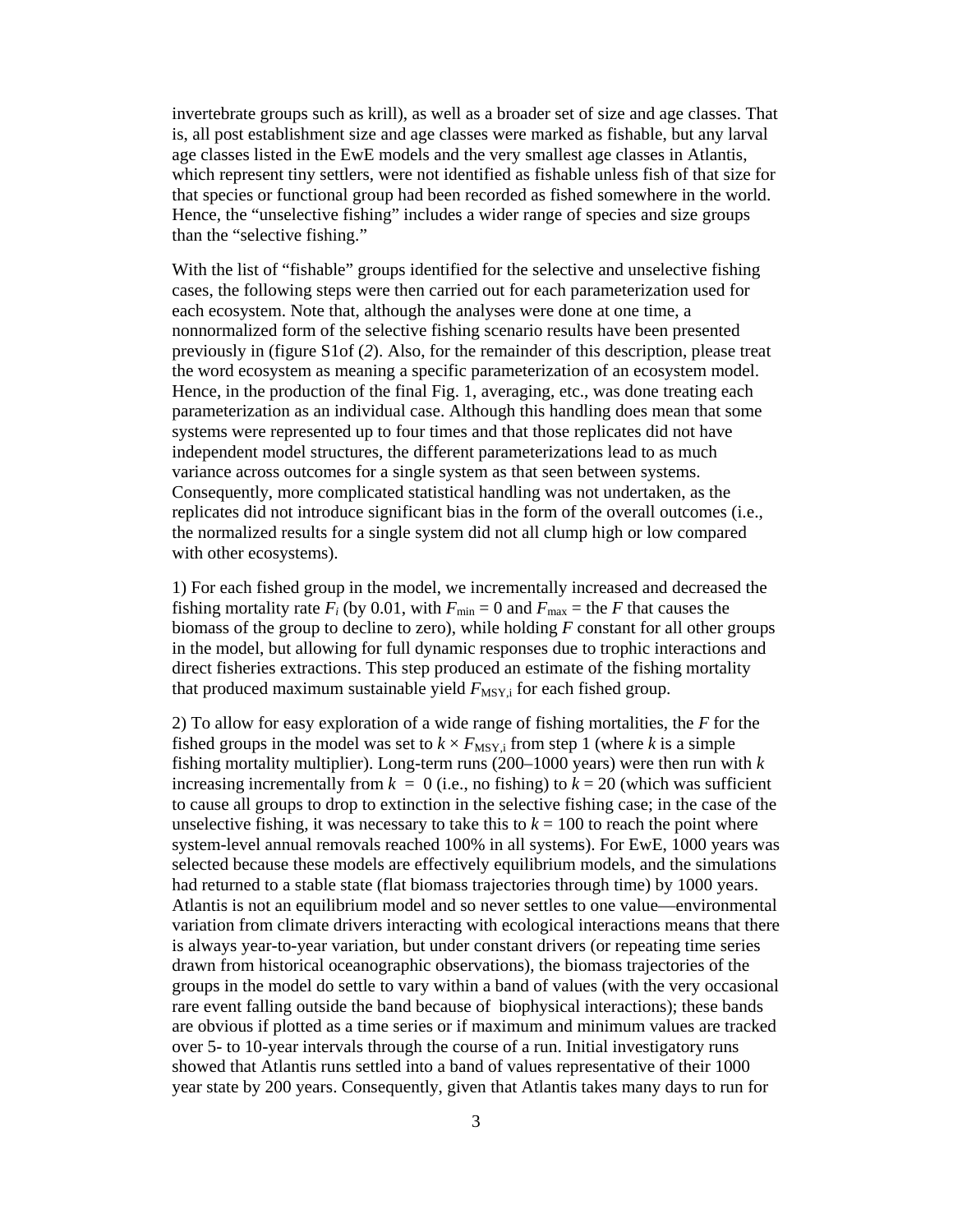such long simulation periods (versus a few minutes for EwE), the full set of runs were only run for 200 years each in Atlantis.

3) Although predation was allowed to vary during step 1, in reality, *F* would also vary across species through time (with changing targeting and gear use). Also, given that ecosystem interactions can be complex, it was necessary to do additional runs to try and further fill out the phase space of possible outcomes when fishing across an entire ecosystem. In other words, because of trophic and other interactions iterating  $F_{\text{MSY}}$ across species does not cover a sufficiently large range of outcomes to paint a clear picture of even the general shape of ecosystem responses across a broad range of combinations of *F* applied across species. Consequently, to complement the MSYbased exploration, we developed a wide range of alternative *F* combinations by performing a set of fisheries policy searches using EwE to maximize a policy goal (represented by an objective function)—using the method detailed in the EwE user guide (available from http://www.ecopath.org/). The objective function used in the search combines economical, ecological, and potentially social terms. The set of searches was increased incrementally (in steps of 0.01) from the policy, with the economic contribution to the objective function set to 1 (effectively maximizing catch from the system, as there was little actual economic information included in the model formulations), and the ecological contribution (ecosystem structure and mandated rebuilding) set to 0 through to the opposite weightings (economic weighting  $= 0$ , ecological  $= 1$ ).

To allow for representation of external pressure (or legal requirements) that force policy-makers to preserve or rebuild the population of a specific species, the objective function also includes a mandated rebuilding term (as described in the EwE user guide available from http://www.ecopath.org/). Rebuilding is not a universal requirement in all jurisdictions, but to facilitate a single analysis across all systems, a single rule was applied in all cases. In line with the majority of legal frameworks, harvest control rules, and fisheries science conventions on proxies for biomass supporting MSY versus unfished biomass (*42*), a mandated population size of 40% of unfished biomasses was chosen. In implementing these levels in the models, first, unfished levels needed to be determined. This was necessary because the base ECOPATH models did not represent unfished systems, and they included heavily exploited groups that were in an already depleted state, and so, simply setting rebuilding to 0.4 of ECOPATH values would be inappropriate. To find unfished levels, a long-term run of each ECOSIM model was done with all fishing mortality rates set to 0. Then, within the optimizations, the levels of mandated rebuilding from base ECOPATH levels were set according to how the base ECOPATH model biomasses compared with 40% of the unfished biomass levels.

Ideally social (employment) considerations would have also been included in this policy search. Unfortunately, employment information was not readily available for many of the modelled fleets, and the same fleet resolution was not available in all models, so social contributions to the objective function were not considered. Run times precluded also doing an optimality search directly with Atlantis. Consequently, the search was only run in EwE, and then, the fishing mortalities per group were applied in both models (EwE and Atlantis) to check for consistency in outcome across the models.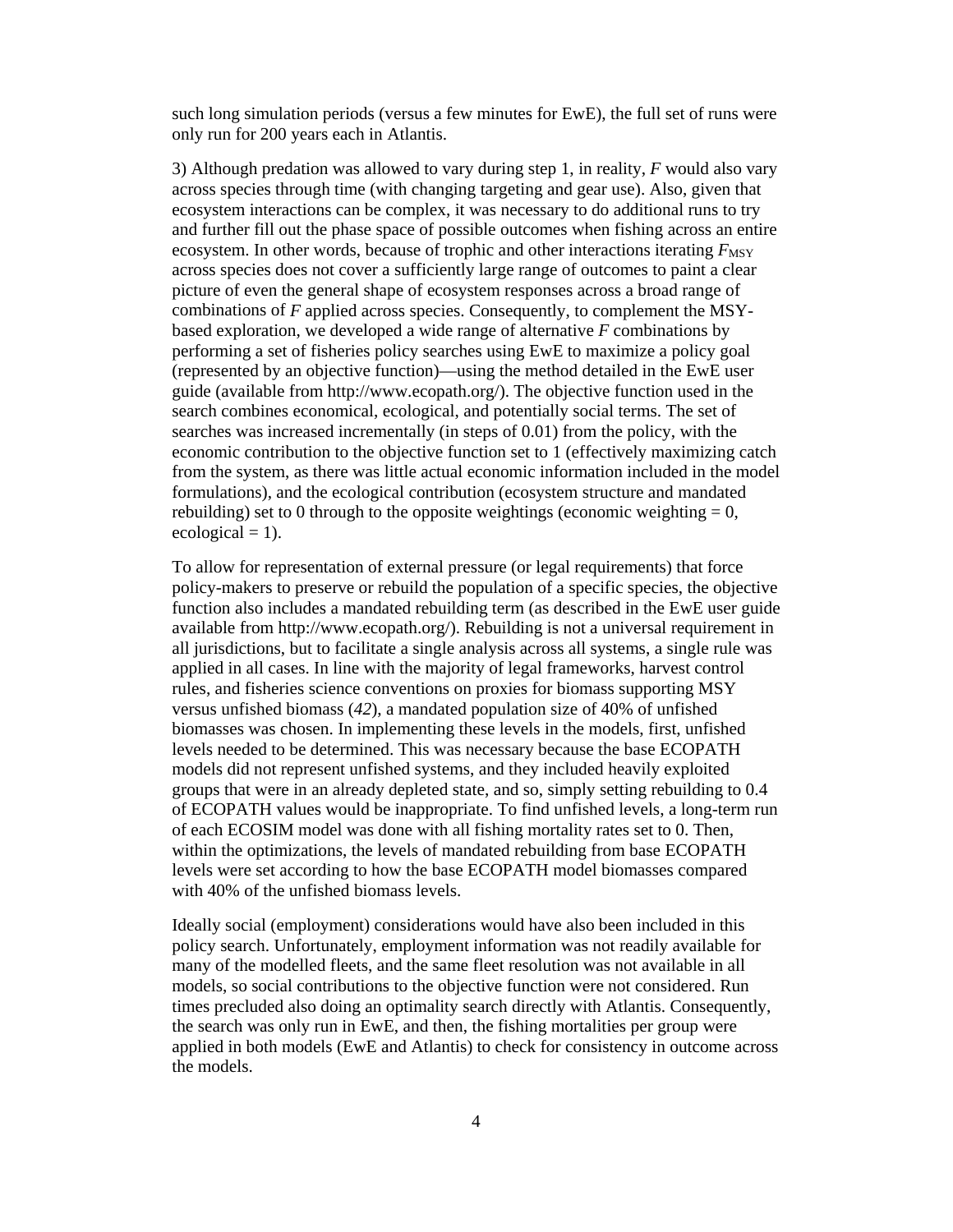4) The results from the different analyses per system (i.e., the results of steps 2 and 3 for each parameterization of each model) were then combined (i.e., all simulations were plotted on the same plot) to produce aggregate plots of catch, available biomass (both standing stock and production in the year), and the number of groups that have dropped below 10% of their unfished levels (defined as "extirpated") against the system-level exploitation rate.

Finally, the overall plot comparing the selective and unselective cases (Fig. 1) was created by (i) normalizing the results for the system in step 4 relative to the maximum value observed across the two fishing cases (selective and unselective) for each metric (catch, biomass, and extirpations) in any simulation for that system (regardless of the kind of fishing used) and then (ii) combining all of the normalized results (i.e., across all parameterizations of all the systems) on a single plot. The solid line (in Fig. 1) marks the average across all ecosystems (and parameterizations) per fishing type (selective or unselective), and the confidence bounds mark the 5th and 95th percentiles across all ecosystems (and parameterizations), as generated by combining uncertainties from the various ecosystems (and parameterizations) by using standard error propagation methods (*43*).

With respect to the modelling, *balanced harvesting scenarios* were defined as those scenarios where all nonmicrofauna (and postlarval stages, see the definition of unselective scenarios at the start of this section) in a system are harvested in proportion to their productivity per unit of biomass (i.e., those fishing mortality scenarios produced in the steps outlined above that had a distribution of relative fishing mortalities that matched the distribution of relative productivity across all fished species were tagged as being a case of "balanced harvesting"). Although the identity and results of these scenarios was tracked through the analysis process, instead of individually marking them on Fig. 1 (which would make it difficult to read), the area encompassing the majority (over 90%) of these scenarios across the systems and parameterizations is marked in dark blue in Fig. 1. There is no pattern to the remainder of the cases except (i) none fall below the 5th percentile for total yield or available biomass and (ii) all but two are below the mean number of extirpations for selective fishing, and even those two are below the mean for unselective fishing.

The full set of results is available on request from the authors (Elizabeth Fulton, beth.fulton@csiro.au)

#### **Acknowledgments**

We are grateful to those colleagues who provided access to information on ecosystem models they had developed. In particular we would like to recognize the models contributed by C. Ainsworth, A. Bundy, J. Fields, I. Kaplan, J. Link, J. Little, C. Bulman, N.Gribble, and S. Mackinson.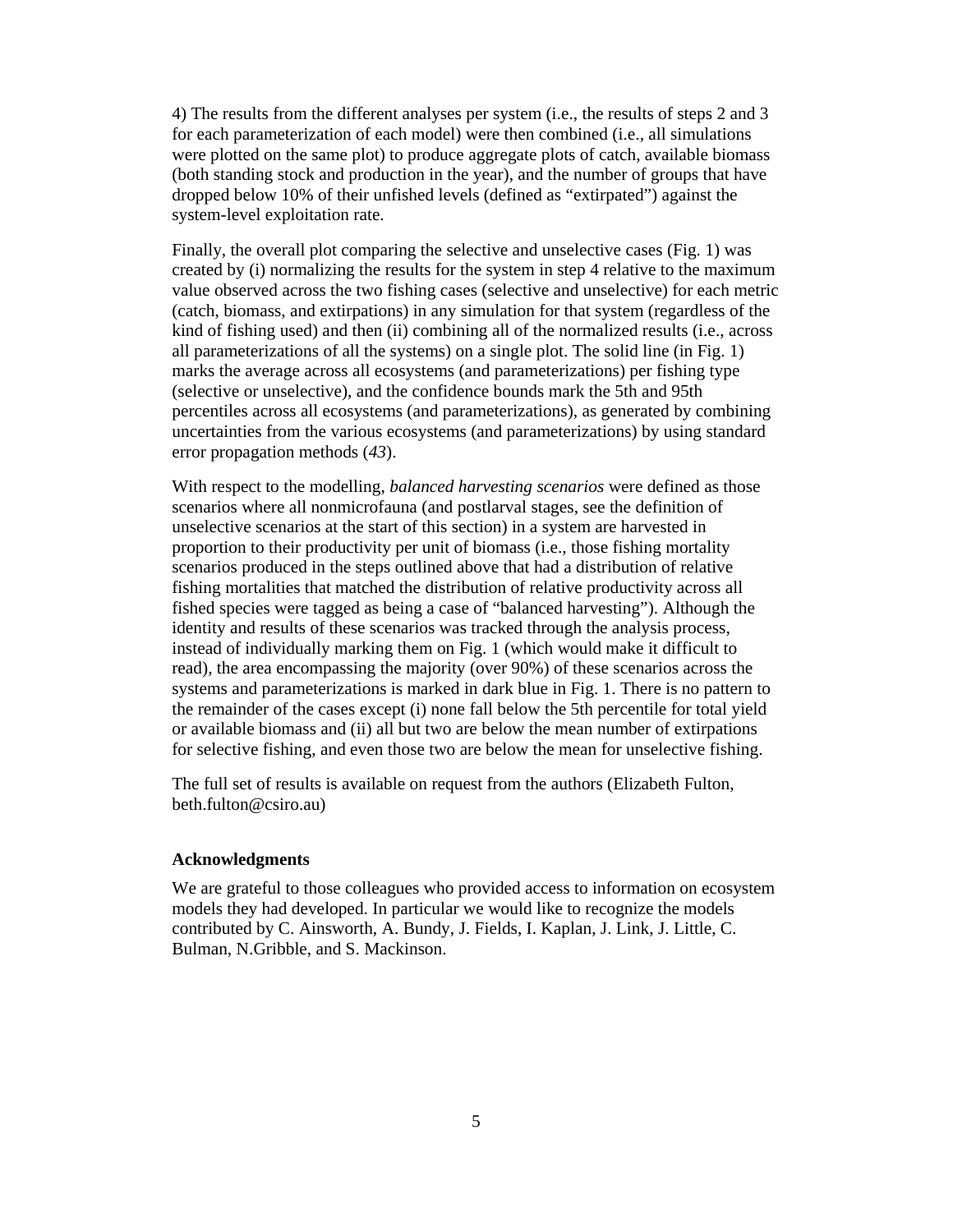

 $\overline{a}$ 



**Fig. S1**. The different community size spectra resulting from alternative harvesting strategies. Black lines/symbols are before fishing, colored lines/symbols are after fishing. (A) Conventional selective fishing: North Sea before fishing<sup>1</sup> and from two later periods, 1983–1987 (blue symbols and regression line), and after more accumulated fishing impact 1998–2002 (red symbols and regression line). (**B**) Unregulated weakly selective fishing: Lake Kariba, Africa, from an unfished (black symbols and regression line) and a heavily fished area (yellow symbols and regression line). (**C**) Conceptual model of balanced harvest (green line) with exploitation proportional to natural productivity (black line); we are not aware of an empirical example for this strategy.

<sup>&</sup>lt;sup>1</sup>The unfished line for the North Sea (A) is hypothetical based on  $(64)$  and data are numbers per km<sup>2</sup> from the North Sea International Bottom Trawl Survey (*65*), extracted from ICES online trawl survey database http://datras.ices.dk/Home/Default.aspx. Data from Lake Kariba (B) are all numbers per 45-m net set of experimental gillnets averaged over 1980 to 1994 [see (*66*) for details]. Size is binned to 2 cm-length groups.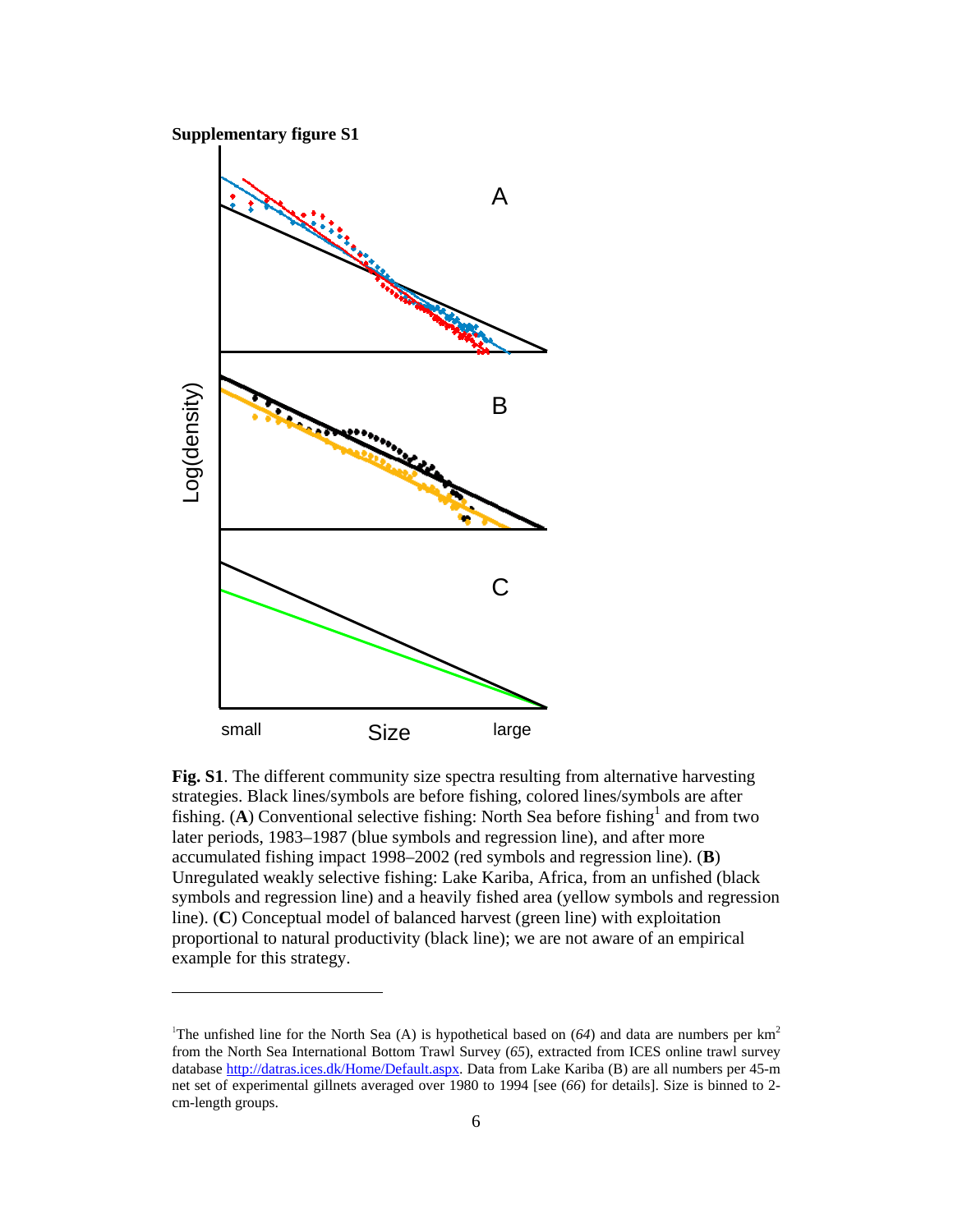# **Supporting Table**

**Table S1**. List of 36 ecosystem models for 30 systems and their sources used to explore multispecies MSY. For some systems, two EwE models from different time periods were used. Those with a \* had multiple parameterizations included in the analysis. Authors of the models marked with "#"were contacted regarding which parameterizations they felt best represented their system and its function. In each case, the subset nominated by the original model developers and the subsets selected via the scoring method described earlier matched—which was taken as evidence that the selection method was robust.

| <b>System</b>                   | <b>Model type</b>    | Notes and Source(s)          |
|---------------------------------|----------------------|------------------------------|
| Aleutians                       | EwE                  | (44)                         |
| Australia Darwin Harbour        | EwE                  | (45)                         |
| <b>Baltic</b>                   | EwE                  | Database for $(46)$          |
| Bay of Biscay                   | EwE                  | (47)                         |
| Benguela*#                      | 2 EwE                | Database for $(46)$          |
| <b>Black Sea</b>                | EwE                  | Database for $(46)$          |
| California Current*#            | 2 EwE and 1 Atlantis | (48, 49)                     |
| Canada - Nth Gulf St Lawrence   | EwE                  | (50)                         |
| Central Nth Pacific             | EwE                  | Database for $(46)$          |
| Chesapeake*                     | EwE                  | Database for $(46)$          |
| Eastern Bering Sea              | EwE                  | Database for $(46)$          |
| <b>Eastern Tropical Pacific</b> | EwE                  | Database for $(46)$          |
| Great Barrier Reef*#            | EwE                  | (51)                         |
| Georges Bank                    | EwE                  | (52)                         |
| Georgia Strait                  | EwE                  | Database for $(46)$          |
| Gironde Estuary                 | EwE                  | (53)                         |
| <b>Grand Banks</b>              | EwE                  | (54)                         |
| Gulf Mexico*                    | EwE                  | (55)                         |
| Gulf Thailand 1973              | EwE                  | Database for $(46)$          |
| Irish Sea                       | EwE                  | (56)                         |
| New Zealand                     | EwE                  | (57)                         |
| North Sea*                      | EwE                  | Database for $(46)$ , $(58)$ |
| North West Shelf*#              | EwE                  | (59)                         |
| Port Phillip Bay*#              | EwE                  | (60)                         |
| SE Alaska 1963                  | EwE                  | (44)                         |
| SE Australia*#                  | 2 EwE and 1 Atlantis | (6I)                         |
| Tampa Bay                       | EwE                  | Database for $(46)$          |
| West Coast Vancouver Island     | EwE                  | Database for $(46)$          |
| Western English Channel*        | 2 EwE                | (62)                         |
| West Florida Shelf              | EwE                  | (63)                         |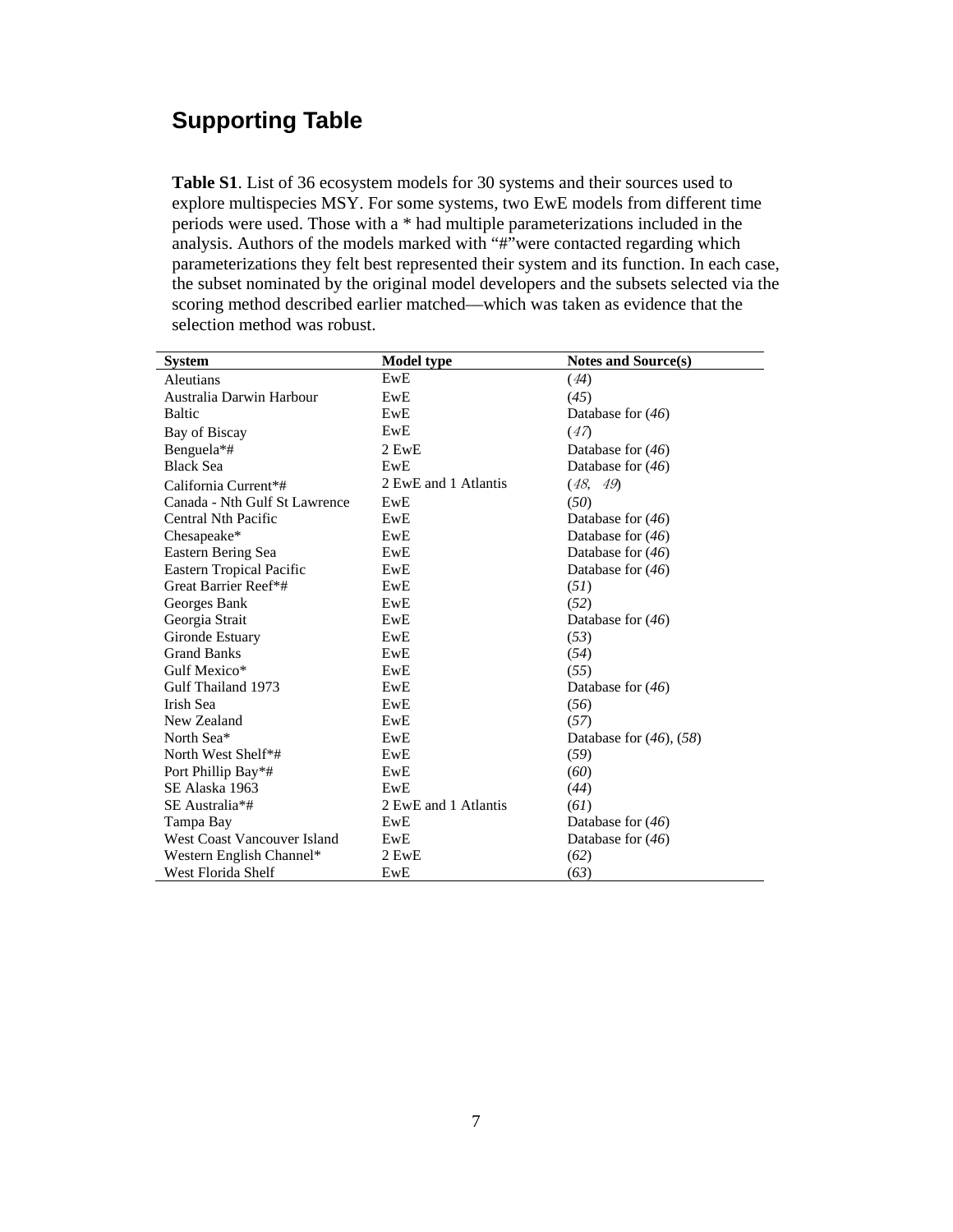## **References and Notes**

- 1. E. K. Pikitch *et al*., Ecosystem-based fishery management. *Science* **305**, 346 (2004). doi:10.1126/science.1098222 Medline
- 2. B. Worm *et al*., Rebuilding global fisheries. *Science* **325**, 578 (2009). doi:10.1126/science.1173146 Medline
- 3. S. M. Garcia, A. A. Rosenberg, Food security and marine capture fisheries: Characteristics, trends, drivers and future perspectives. *Philos. Trans. R. Soc. London Ser. B* **365**, 2869 (2010). doi:10.1098/rstb.2010.0171 Medline
- 4. S. M. Garcia *et al*., Selective fishing and balanced harvest in relation to fisheries and ecosystem sustainability: Report of a scientific workshop in Nagoya, Japan, 14 to 16 October 2010 (IUCN and European Bureau for Conservation and Development, Gland, Switzerland, and Brussels, 2011); http://data.iucn.org/dbtwwpd/edocs/2011-001.pdf.
- 5. O. A. Misund, J. Kolding, P. Fréon, in *Handbook of Fish Biology and Fisheries*, vol. 2, *Fisheries* P. J. B. Hart, J. D. Reynolds, Eds. (Blackwell, Malden, MA, 2002), pp. 13–36.
- 6. A. Bundy, P. Fanning, K. C. T. Zwanenburg, Balancing exploitation and conservation of the eastern Scotian Shelf ecosystem: Application of a 4D ecosystem exploitation index. *ICES J. Mar. Sci.* **62**, 503 (2005). doi:10.1016/j.icesjms.2004.12.008
- 7. S. Zhou *et al*., Ecosystem-based fisheries management requires a change to the selective fishing philosophy. *Proc. Natl. Acad. Sci. U.S.A.* **107**, 9485 (2010). doi:10.1073/pnas.0912771107 Medline
- 8. Biological productivity is the amount of new organic matter produced per biomass unit during a given period of time.
- 9. R. G. Halliday, A. T. Pinhorn, A review of the scientific and technical bases for policies on the capture of small fish in North Atlantic groundfish fisheries. *Fish. Res.* **57**, 211 (2002). doi:10.1016/S0165-7836(02)00079-6
- 10. R. J. H. Beverton, S. J. Holt, On the dynamics of exploited fish populations, (Fishery Investigations, Series 2, Her Majesty's Stationery Office, London, 1957).
- 11. M. P. Sissenwine, J. G. Shepherd, An Alternative Perspective on Recruitment Overfishing and Biological Reference Points. *Can. J. Fish. Aquat. Sci.* **44**, 913 (1987). doi:10.1139/f87-110
- 12. R. L. Lewison, L. B. Crowder, A. J. Read, S. A. Freeman, Understanding impacts of fisheries bycatch on marine megafauna. *Trends Ecol. Evol.* **19**, 598 (2004). doi:10.1016/j.tree.2004.09.004
- 13. FAO, Report of the technical consultation to develop international guidelines on bycatch management and reduction of discards, Rome, 6 to 10 December 2010 (FAO Fisheries and Aquaculture Report No. 957, FAO, Rome, 2011).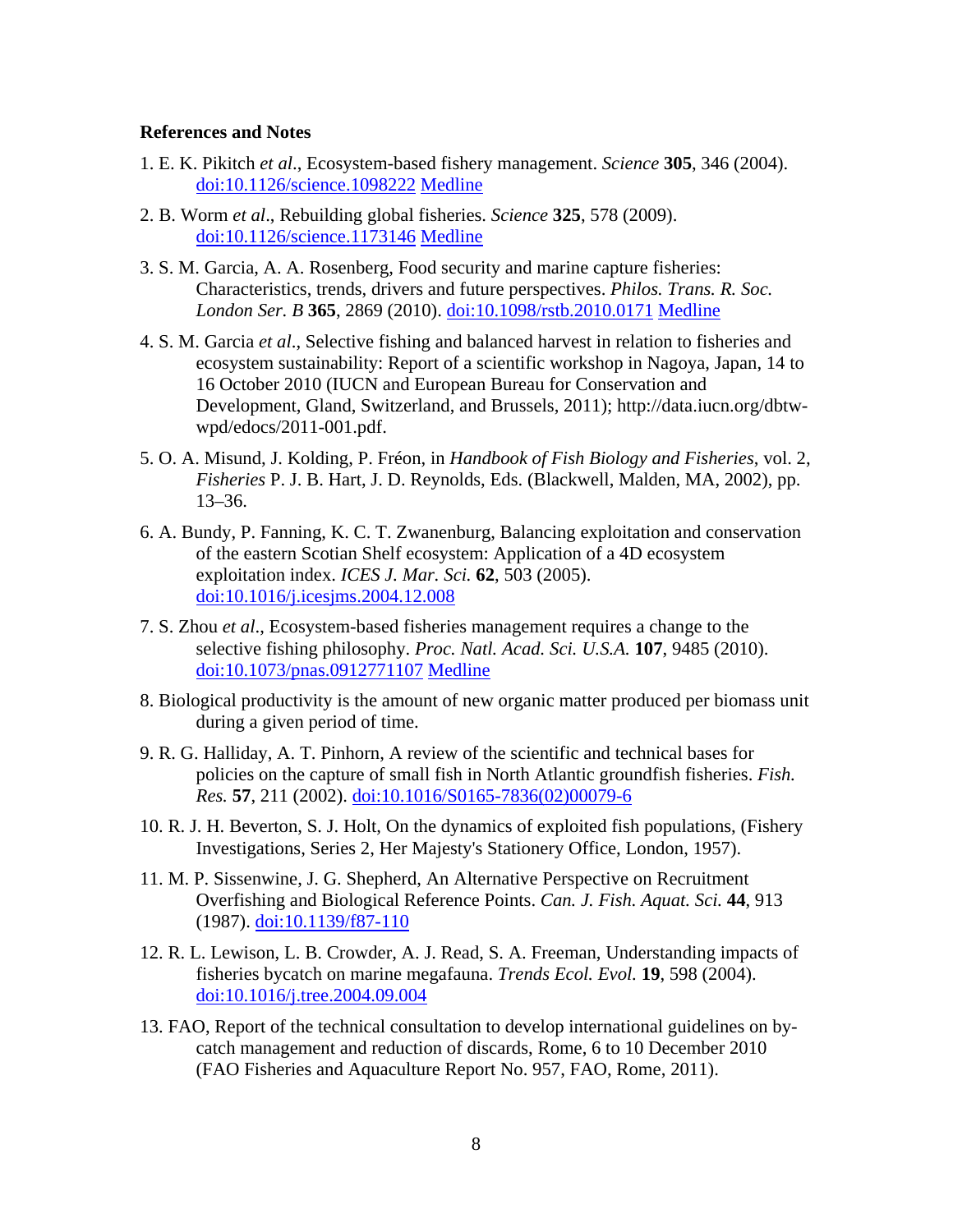- 14. S. J. Hall, B. M. Mainprize, Managing by-catch and discards: How much progress are we making and how can we do better? *Fish Fish.* **6**, 134 (2005). doi:10.1111/j.1467-2979.2005.00183.x
- 15. S. J. Kennelly, M. K. Broadhurst, By-catch begone: Changes in the philosophy of fishing technology. *Fish Fish.* **3**, 340 (2002). doi:10.1046/j.1467- 2979.2002.00090.x
- 16. D. C. Dunn, A. M. Boustany, P. N. Halpin, Spatio-temporal management of fisheries to reduce by-catch and increase fishing selectivity. *Fish Fish.* **12**, 110 (2011). doi:10.1111/j.1467-2979.2010.00388.x
- 17. C. Birkeland, P. K. Dayton, The importance in fishery management of leaving the big ones. *Trends Ecol. Evol.* **20**, 356 (2005). doi:10.1016/j.tree.2005.03.015 Medline
- 18. C. N. Anderson *et al*., Why fishing magnifies fluctuations in fish abundance. *Nature* **452**, 835 (2008). doi:10.1038/nature06851 Medline
- 19. R. Law, Fishing, selection, and phenotypic evolution. *ICES J. Mar. Sci.* **57**, 659 (2000). doi:10.1006/jmsc.2000.0731
- 20. C. Jørgensen *et al*., Managing evolving fish stocks. *Science* **318**, 1247 (2007). doi:10.1126/science.1148089 Medline
- 21. A. Kuparinen, J. Merilä, Detecting and managing fisheries-induced evolution. *Trends Ecol. Evol.* **22**, 652 (2007). doi:10.1016/j.tree.2007.08.011 Medline
- 22. N. Daan, H. Gislason, J. G. Pope, J. C. Rice, Changes in the North Sea fish community: Evidence of indirect effects of fishing? *ICES J. Mar. Sci.* **62**, 177 (2005). doi:10.1016/j.icesjms.2004.08.020
- 23. The size spectrum is the relative proportion of biomass per size-class in the fish community (see Fig. S1). Increased spectrum slope reflects relative increase in biomass in smaller-size classes compared with larger classes.
- 24. E. Jul-Larsen, J. Kolding, J. R. Nielsen, R. Overa, P. A. M. van Zwieten, Management, co-management or no management? Major dilemmas in southern African freshwater fisheries (Tech. Rep. 426/1–2, FAO, Rome, 2003).
- 25. J. G. Pope, *ICES Mar. Sci. Symp.* **193**, 22 (1991).
- 26. M.-J. Rochet, J. S. Collie, S. Jennings, S. J. Hall, Does selective fishing conserve community biodiversity? Predictions from a length-based multispecies model. *Can. J. Fish. Aquat. Sci.* **68**, 469 (2011). doi:10.1139/F10-159
- 27. M.-J. Rochet, E. Benoît, Fishing destabilizes the biomass flow in the marine size spectrum. *Proc. Biol. Sci.* **279**, 284 (2012). doi:10.1098/rspb.2011.0893 Medline
- 28. K. H. Andersen, M. Pedersen, Damped trophic cascades driven by fishing in model marine ecosystems. *Proc. Biol. Sci.* **277**, 795 (2010). doi:10.1098/rspb.2009.1512 Medline
- 29. United Nations, Report of the World Summit on Sustainable Development, Johannesburg, South Africa, 26 August to 4 September 2002 (Tech. Report No.A/CONF.199/20\*, United Nations, New York, 2002).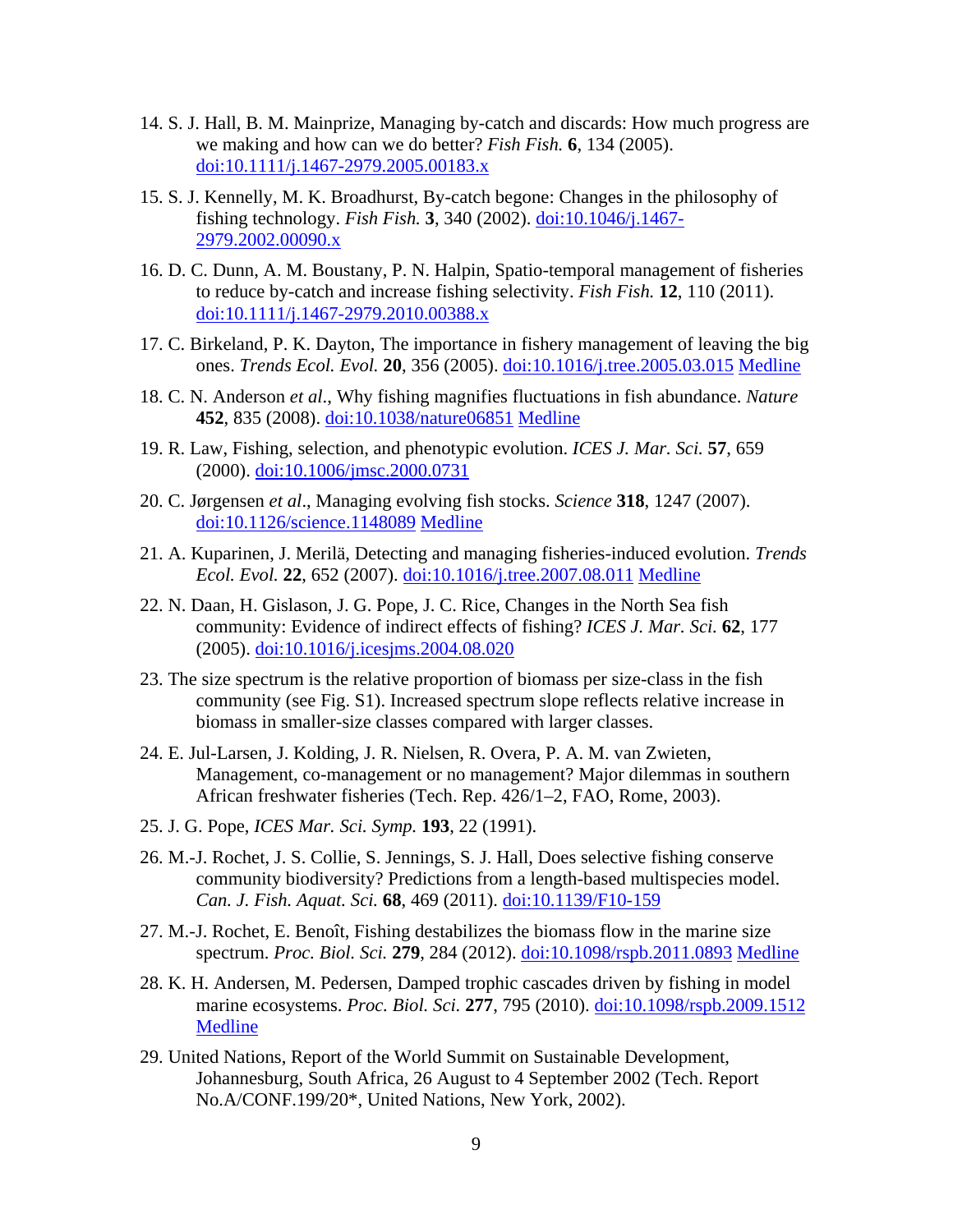- 30. MSY calculations assume that, by applying a constant fishing mortality with a given selectivity (externally determined by fisheries), a constant yield can be taken from a stock over an indefinite period. There is one given fishing mortality rate that maximizes this yield, providing MSY.
- 31. M. N. Maunder, The relationship between fishing methods, fisheries management and the estimation of maximum sustainable yield. *Fish Fish.* **3**, 251 (2002). doi:10.1046/j.1467-2979.2002.00089.x
- 32. J. Link *et al*., Ecosystem-based fisheries management in the Northwest Atlantic. *Fish Fish.* **12**, 152 (2011). doi:10.1111/j.1467-2979.2011.00411.x
- 33. Ecosystem level constraints on target species catch limits have been agreed, e.g., in the Antarctic ecosystem (*34*).
- 34. A. J. Constable *et al*., Managing fisheries to conserve the Antarctic marine ecosystem: Practical implementation of the Convention on the Conservation of Antarctic Marine Living Resources (CCAMLR). *ICES J. Mar. Sci.* **57**, 778 (2000). doi:10.1006/jmsc.2000.0725
- 35. B. Gobert, Size structures of demersal catches in a multispecies multigear tropical fishery. *Fish. Res.* **19**, 87 (1994). doi:10.1016/0165-7836(94)90016-7
- 36. I. Clucas, A study of the options for utilization of bycatch and discards from marine capture fisheries (FAO Fish. Circ., FAO, Rome, 1997).
- 37. Sainsbury's launches 'Switch the Fish' campaign, www.fishnewseu.com/latestnews/uk/5973-sainburys-launches-switch-thefish-campaign.html
- 38. C. J. Walters, V. Christensen, D. Pauly, *Rev. Fish Biol. Fish.* **7**, 139 (1997). doi:10.1023/A:1018479526149
- 39. V. Christensen, C. Walters, Ecopath with Ecosim: Methods, capabilities and limitations. *Ecol. Modell.* **172**, 109 (2004). doi:10.1016/j.ecolmodel.2003.09.003
- 40. E. A. Fulton, A. D. M. Smith, A. E. Punt, Which ecological indicators can robustly detect effects of fishing? *ICES J. Mar. Sci.* **62**, 540 (2005). doi:10.1016/j.icesjms.2004.12.012
- 41. T. A. Okey, D. Pauly, A Trophic Mass Balance Model of Alaska's Prince William Sound Ecosystem for the Post-Spill Period 1994-1996 [Fisheries Centre Research Report **7**(4),Univ. of British Columbia, Vancouver, ed. 2, 1999].
- 42. A. E. Punt, M. W. Dorn, M. A. Haltuch, Evaluation of threshold management strategies for groundfish off the U.S. West Coast. *Fish. Res.* **94**, 251 (2008).
- 43. S. L. Meyer, *Data Analysis for Scientists and Engineers* (Wiley, New York, 1975).
- 44. S. Guénette, S. J. J. Heymans, V. Christensen, A. W. Tries, Ecosystem models show combined effects of fishing, predation, competition, and ocean productivity on Steller sea lions (*Eumetopias jubatus* ) in Alaska. *Can. J. Fish. Aquat. Sci.* **63**, 2495 (2006). doi:10.1139/f06-136
- 45. J. M. Martin, The distribution, abundance and trophic ecology of the fishes of Darwin harbour mangrove habitats, thesis, Charles Darwin University (2005).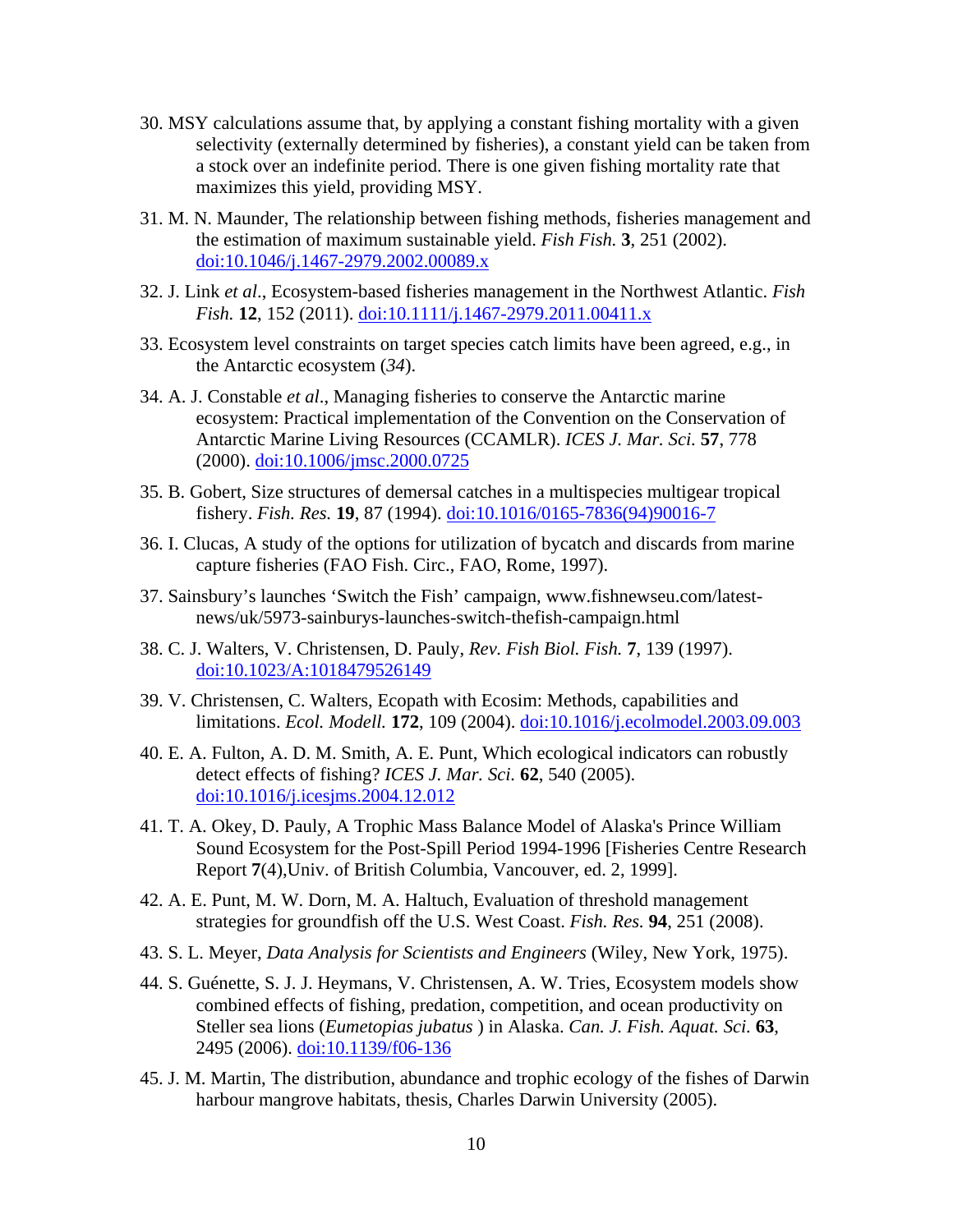- 46. C. Walters, V. Christensen, S. J. D. Martell, J. F. Kitchell, Possible ecosystem impacts of applying MSY policies from single-species assessment. *ICES J. Mar. Sci.* **62**, 558 (2005). doi:10.1016/j.icesjms.2004.12.005
- 47. C. Ainsworth, B. Ferriss, E. Leblond, S. Guénette, in *Fisheries Impacts on North Atlantic Ecosystems: Models and Analyses*, S. Guénette, V. Christensen, D. Pauly, Eds. (Fisheries Centre, Univ. of British Columbia, Vancouver, 2001), pp. 271– 313.
- 48. J. C. Field, R. C. Francis, K. Aydin, Top-down modeling and bottom-up dynamics: Linking a fisheries-based ecosystem model with climate hypotheses in the Northern California Current. *Prog. Oceanogr.* **68**, 238 (2006). doi:10.1016/j.pocean.2006.02.010
- 49. E. J. Brand *et al*., A Spatially Explicit Ecosystem Model of the California Current's Food Web and Oceanography (NWFSC Technical Memorandum, NOAA, Seattle, 2007).
- 50. L. Morissette *et al*., *Can. Tech. Rep. Fish. Aquat. Sci.* **2497**, 94 (2003).
- 51. N. A. Gribble, in 18th World IMACS Congress and MODSIM09 International Congress on Modelling and Simulation: Interfacing Modelling and Simulation with Mathematical and Computational Sciences, R. S. Anderssen, R. D. Braddock, L. T. H. Newham, Eds. (Univ. of Western Australia, Nedlands, Western Australia, 2009), pp. 2115–2121.
- 52. J. Link *et al*., The northeast U.S. continental shelf Energy Modeling and Analysis exercise (EMAX): Ecological network model development and basic ecosystem metrics. *J. Mar. Syst.* **74**, 453 (2008). doi:10.1016/j.jmarsys.2008.03.007
- 53. J. Lobry, Which reference pattern of functioning for estuarine ecosystems? The case of fish successions in the Gironde estuary (French Institute of Agricultural and Environmental Engineering Research, Castas, France, 2004).
- 54. A. Bundy, G. Lilly, P. Shelton, A mass balance model of the Newfoundland-Labrador shelf . *Can. Tech. Rep. Fish. Aquat. Sci.* 2310 (2000).
- 55. C. Walters, S. J. D. Martell, V. Christensen, B. Mahmoudi, *Bull. Mar. Sci.* **83**, 251 (2008).
- 56. K. Lees, S. Mackinson, An Ecopath model of the Irish Sea: Ecosystems properties and sensitivity analysis. [Science Series Tech. Rep. 138, Centre for Environment, Fisheries, and Aquaculture Science (CEFAS), Lowestoft, 2007].
- 57. J. M. Bradford-Grieve *et al*., Pilot trophic model for subantarctic water over the Southern Plateau, New Zealand: A low biomass, high transfer efficiency system. *J. Exp. Mar. Biol. Ecol.* **289**, 223 (2003). doi:10.1016/S0022-0981(03)00045-5
- 58. S. Mackinson, G. Daskalov, An ecosystem model of the North Sea for use in research supporting the ecosystem approach to fisheries management: Description and parameterization (Science Series Tech. Rep. 148, CEFAS, Lowestoft, 2007).